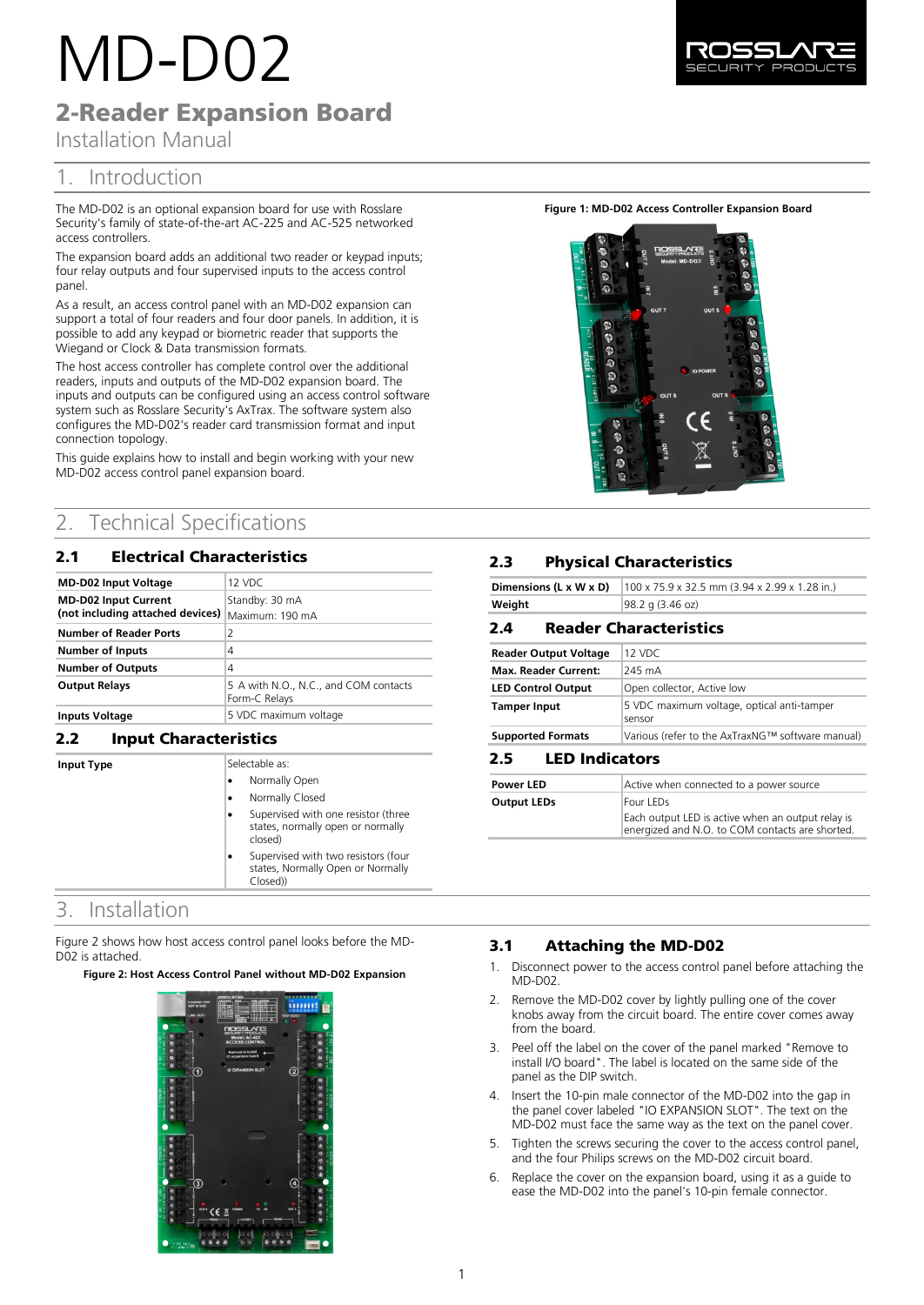# 4. Wiring Instructions

## 4.1 Input Wiring Options

There are six input wiring options:

- **Normally Open**
- Normally Closed
- Normally Open Supervised with one or two resistors
- Normally Closed Supervised with one or two resistors
- Normally Open Switch
- Normally Closed Switch

<span id="page-1-0"></span>[Figure 3](#page-1-0) shows the normally open input connection.

**Figure 3: Normally Open Input**



<span id="page-1-1"></span>[Figure 4](#page-1-1) shows the normally closed input connection. **Figure 4: Normally Closed Inputs**



[Figure 5](#page-1-2) shows the normally open supervised input connection with single resistor.

<span id="page-1-2"></span>**Figure 5: Normally Open Supervised Inputs with Single Resistor**



Normally Open Supervised inputs with one resistor must be connected with an 8.2K resistor in parallel to the input switch contacts.

Note

Always wire resistors on the input switch and not on the terminal block.

[Figure 6](#page-1-3) shows the normally open supervised input connection with double resistor.

<span id="page-1-3"></span>**Figure 6: Normally Open Supervised Inputs with Double Resistor**



Normally Open Supervised inputs with two resistors must be connected with an 8.2K resistor in parallel and a 2.2K resistor in series to the input switch contacts.

[Figure 7](#page-1-4) shows the normally closed supervised input connection with single resistor.

#### <span id="page-1-4"></span>**Figure 7: Normally Closed Supervised Input with Single Resistor**



Normally Closed Supervised inputs with a single resistor must be connected with a 2.2K resistor in series to the input switch contacts. [Figure 8](#page-1-5) shows the normally closed supervised input connection with double resistor.

#### <span id="page-1-5"></span>**Figure 8: Normally Closed Supervised Input with Double Resistors**



Normally Closed Supervised inputs with two resistors must be connected with an 8.2K resistor in parallel and a 2.2K resistor in series to the input switch contacts.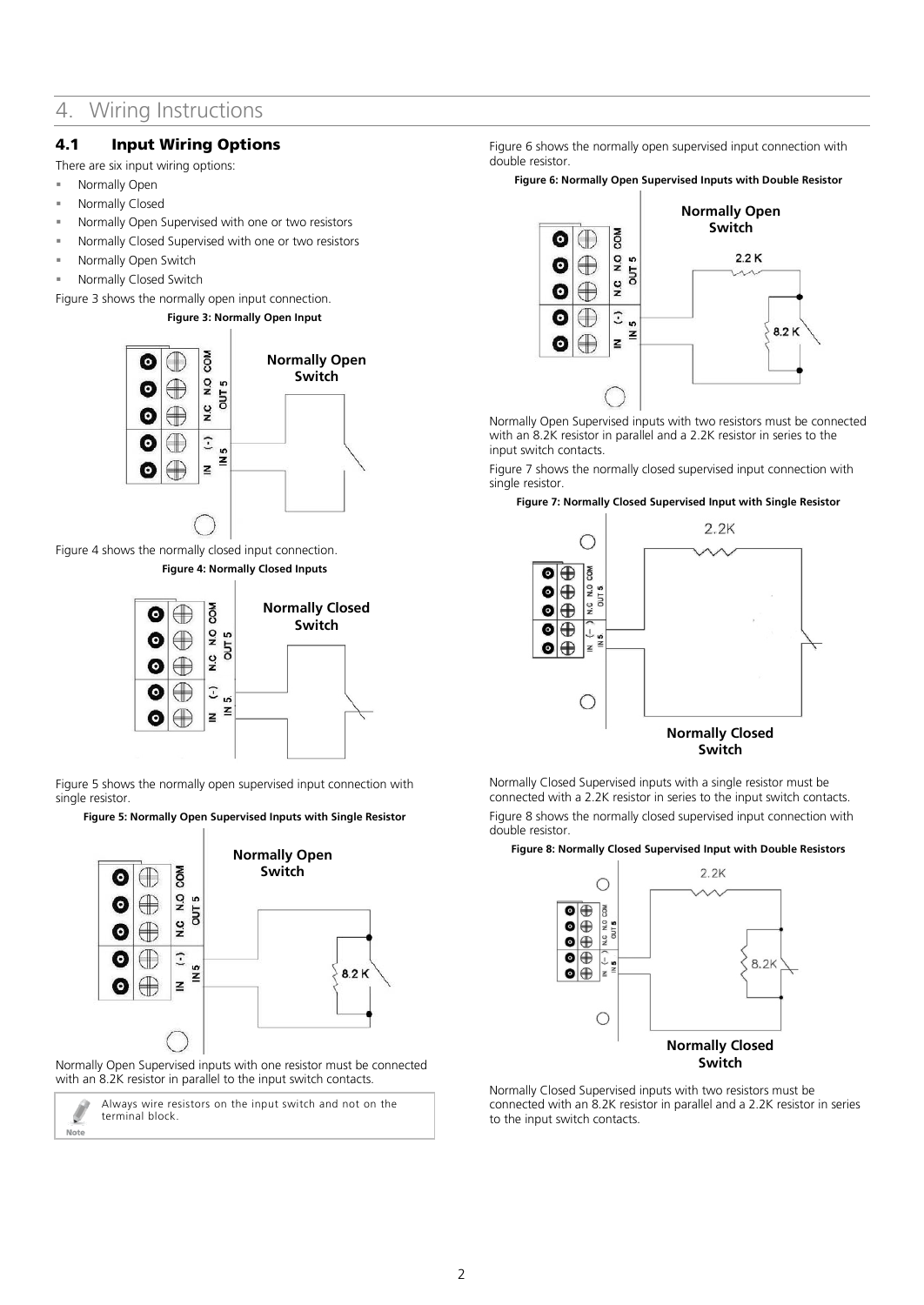## 4.2 Outputs

Electrical devices can be switched using the voltage free relay contacts.

Rosslare recommends using suppression diodes for all outputs that are connected to inductive loads and activated by DC current, such as Magnetic Lock ("Maglock") or door strike devices.

Each suppression diode must be connected near its inductive load. Always attach the diode's cathode to the +V terminal of the load. Attach the diode's anode to the –V terminal.

For more information, refer to your access controller's Installation and User Guide.

#### 4.3 Readers

The reader terminal supports the reader's two data lines. For Wiegand readers, these are data lines D0 and D1. For Clock & Data readers, D0 is the DATA line and D1 is the CLOCK line.

There is also support for a tamper signal input from the reader and for one LED control output to the reader.

Proximity and keypad readers are supplied with a limited cable. The color of the cable cover represents the cable's function.

In general, the cable length should be no more than 150 m with an 18 AWG cable. Refer to each reader's installation guide for specific details.

Readers connected through an MD-D02 are recognized as "Reader 3 and "Reader 4" in the software system.

[Figure 9](#page-2-0) and [Figure 10](#page-2-1) show the wiring for Readers 3 and 4, respectively.

# 5. Using the MD-D02

## 5.1 Operating the MD-D02

The access control panel detects the MD-D02 expansion board when it powers up. When defining the panel in the access control panel's PC application (such as AxTraxNG™), select the option designating the panel name with a designation of "MD-D02".

Readers, inputs and outputs must be defined using the access system software. Readers connected through an MD-D02 will be recognized as "Reader3" and "Reader4" in the software system.

Define each input's type and make sure the connection is compatible with the input wiring.

When selecting inputs and outputs from the software, note that input and output type and function in the access control software normally reflect the host access control panel's general purpose inputs and outputs.

When using AxTrax, define input types from the "Inputs" tree menu. Input and output functions are defined using the "Links" element within each "Panel" tree menu item.

For more information, refer to the AxTraxNG Software Manual.

**Figure 9: Wiring for Reader 3**

<span id="page-2-0"></span>

#### **Figure 10: Wiring for Reader 4**

<span id="page-2-1"></span>